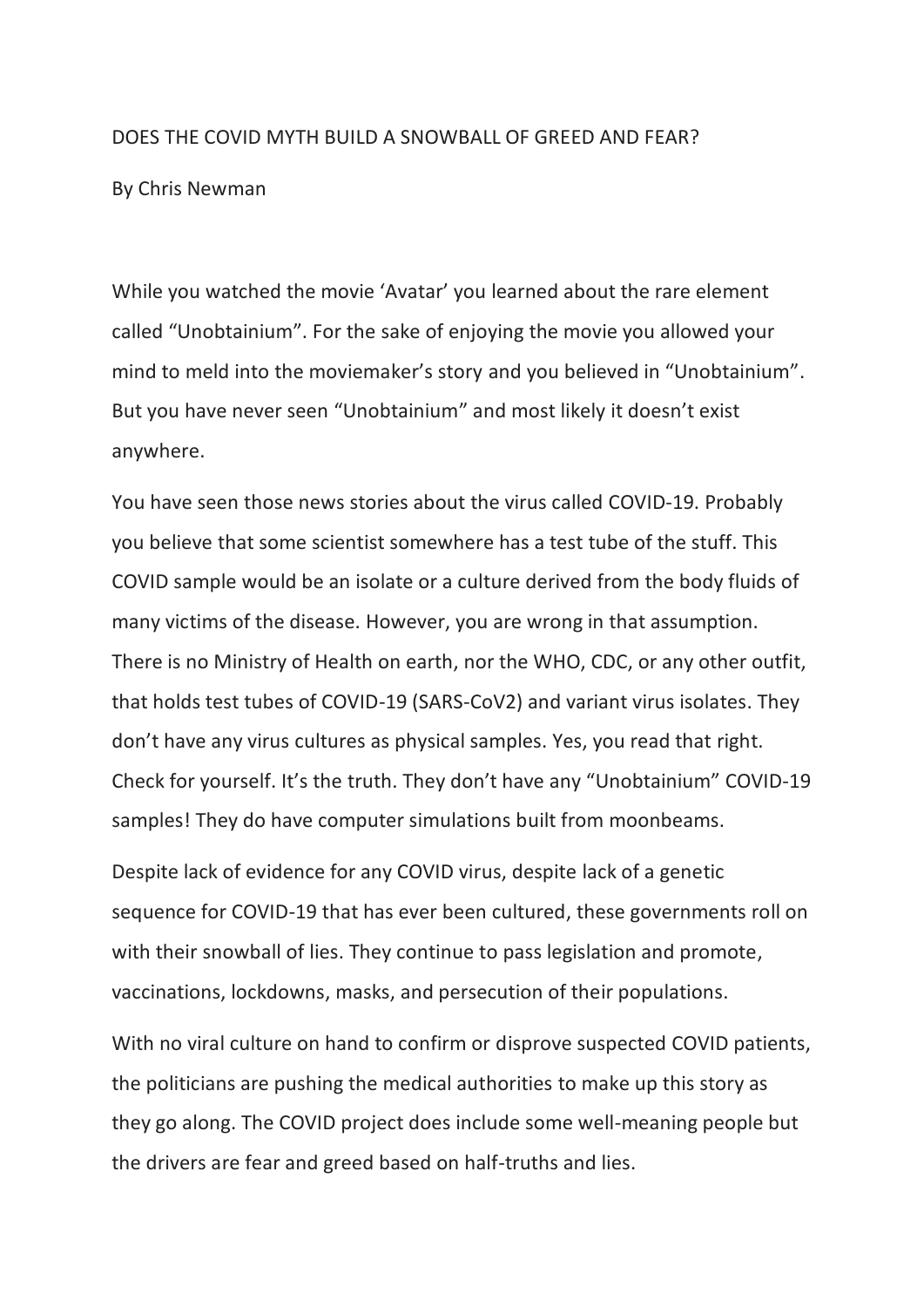Only money and power could drive such madness to the global level. Political leaders use vaccination as a weapon to seize Emergency Powers, to mobilise Police and para-military forces (watch Melbourne), to threaten the people and to abuse our Civil Rights.

Most people don't want to lose their job or go to prison for challenging the authorities, so they pretend this is a real epidemic. It's time to do the math. The whole COVID story now looks like a house of cards, a pyramid of lies that will soon collapse under its own weight.

Perhaps this twisted situation is the true nature of what the New Zealand Government calls the "unprecedented circumstances of the COVID-19 epidemic". Did you know that the Pfizer corporation made 15 Billion dollars profit in the past 12 months from its COVID business? That is an unprecedented profit for Bill Gates and the other globalists. There's the greed!

At this stage your logical mind may raise the "Yes, but...." objection. "Yes, but people have died from this epidemic." That's true, people die from illness all the time. However, since this COVID story began, there is no statistically significant change in the overall death statistics. Deaths that used to be called the 'flu are now reclassified as COVID. We see how authorities pushing the epidemic are now classifying many other deaths as COVID e.g. heart attacks, lung disease, diabetes, cancers, motorcycle accidents, and so on.

Reframing the scene is the magician's technique to confuse the audience and get away with the trick. The left hand sprinkles the fairy-dust to distract the people, while the right hand quickly makes the rabbit disappear. Propagandists and magicians know that the human mind cannot hold two opposite ideas at once. Watch how the media snowstorm creates a climate of fear, then the politicians move their COVID-19 nightmare into our reality.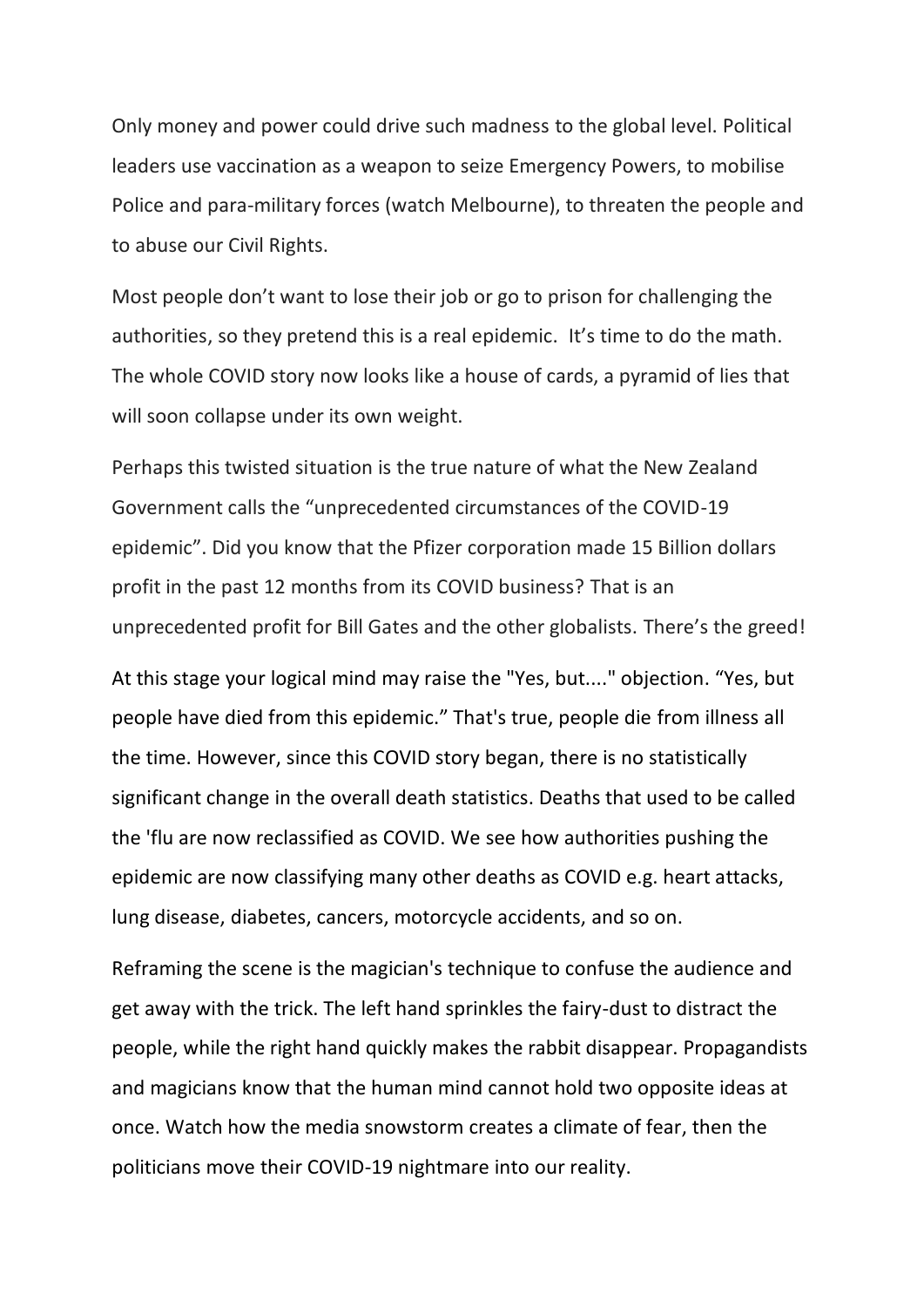To reclaim your freedom get real. Turn your back on their game and act to reclaim your freedom.

Here in New Zealand the political class don't need science, they've got halffacts propping up policies that torment the lives of the Kiwis. The Parliament is preparing its 'COVID-19 Public Health Response Amendment Bill (No 2)'. The purpose is to extend political control over the population backed by heavy fines, threats, endless testing for COVID and of course an ongoing barrage of media-fuelled fear and torment. The politicians drive down this road because they believe any other road (Ivermectin, health immune systems etc.) would cause mass death. There's the fear!

Such are the ingredients of Mass Hysteria, and such is the business plan for Mass Profits for the COVID industry.

Meanwhile this writer did his homework and produced the following submission to the NZ Parliament to push back on the Bill designed to squash Freedom in the name of COVID Public Health :

**Submission to the** COVID-19 Public Health Response Amendment Bill (No 2).

- 1. This Act must be rejected in its entirety because the Government has yet to produce proof that a COVID-19 epidemic exists, and that it can be measured accurately by scientific instruments**. The Ministry of Health does not have any samples of the SARS-CoV-2 (COVID) culture for testing.** Therefore, the Bill's legal framework, oriented to manage the **"unprecedented circumstances of the COVID-19 epidemic"** lacks scientific basis, it is but an empty husk with no factual centre.
- 2. The New Zealand Government has not conducted due diligence on the entirety of the corpus of data available that examines the thesis of COVID-19 as an infectious disease. With no isolated virus on hand this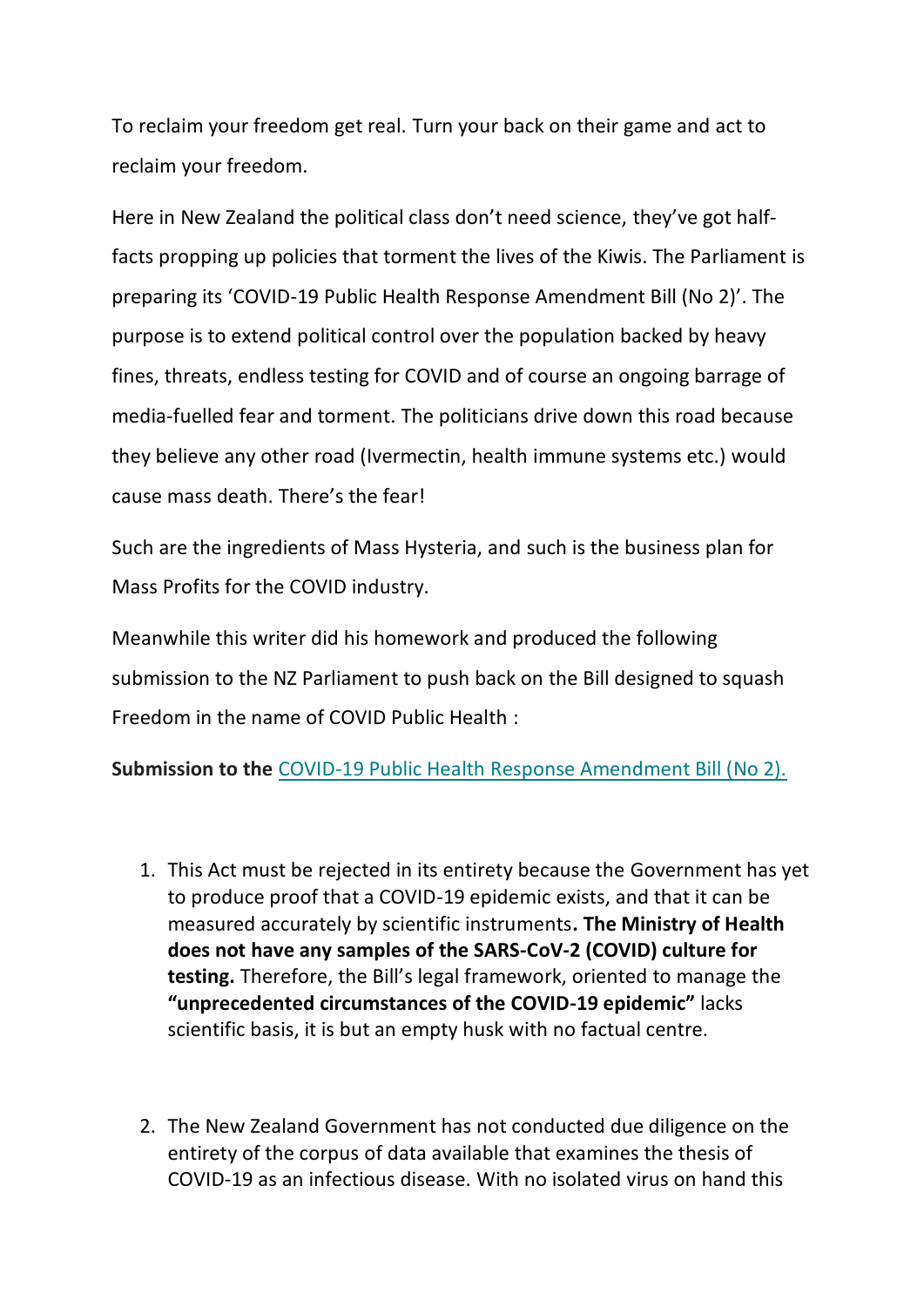Government has not conducted its due diligence on the epidemiology of COVID-19 in a **"co-ordinated and orderly way".** This Government has failed to weigh up the widest range of scientific evidence, the 'pros and cons', so its fearful reactions are irrational and dangerous to Public Health.

- 3. The meaning of **"epidemic"** in this Bill must follow the Oxford Dictionary definition, "*a widespread occurrence of an infectious disease in a community at a particular time*". So, "**infectious disease**" means a *disease-causing organism liable to transmit disease to people through the environment. It has a known cause and a distinctive group of symptoms*. Does this Government have epidemiological evidence that there is a proven COVID-19 epidemic, and with its variants this disease is ravaging the bodies of New Zealanders? Because the genetic sequence of Sars-CoV-2 (COVID) has not been cultured there is no viral culture on hand to scientifically confirm anyone's health condition. This Bill is based on a fraud.
- 4. The disruptions to NZ society attributed to the **"unprecedented circumstances of the COVID-19 epidemic"**, i.e. lockdowns, social distancing, mask-wearing, Pfizer "vaccinations", economic hardship, suicides and family stresses, damaged children's learning, lost career opportunities, travel restrictions etc., **are solely triggered by Government policy.** The medical profession recognises that tests alone are usually not sufficient to determine disease (false positives etc.). The Government has yet to produce concrete evidence of any COVID-19 epidemic causing widespread illness and death to New Zealanders.
- 5. Where is the NZ Government's proof that a COVID-19 epidemic exists in the proper meaning of that term, as this Bill states the **"unprecedented circumstance(s) of the COVID-19 epidemic"?** Where is the Government's verifiable evidence in New Zealand of COVID-19 as a national emergency causing widespread illness and deaths of statistical significance? This Bill is based on an unproven COVID myth.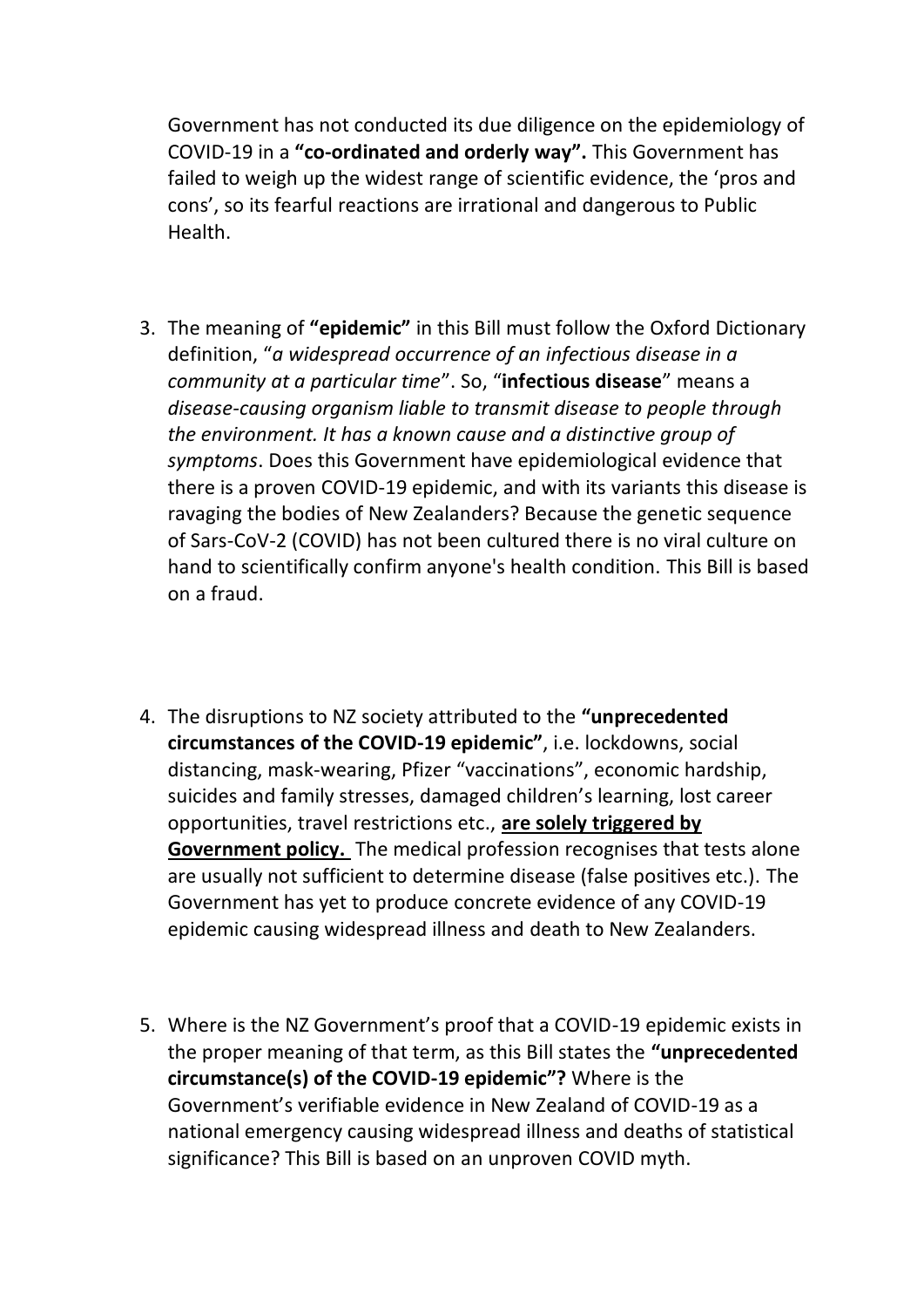6. Where is proof that the NZ Government holds complete reference samples of the alleged COVID-19 (SARS-CoV2) as real substance, physically isolated from body fluids, and complete DNA material, as captured scientifically in a **"co-ordinated and orderly way**" from the bodies of New Zealanders? Only that evidence would prove the COVID-19 microorganism actually exists in New Zealand as an infectious disease. Without such data this Bill is a violation of the NZ People's rights.

## ALERT!

On 24 March 2020 Prime Minister Ardern activated her exceptional powers under the Epidemic Preparedness Act 2006, justified by the **"unprecedented circumstances of the COVID-19 epidemic". I**n the ensuing period the nation's population death rate, when compared with the historic norm in a **"coordinated and orderly way**", has not produced any statistically significant change. There is no evidence of a COVID-19 infectious disease epidemic raging in our bodies. So, there is no national emergency, there are no grounds or justification for the PM to assert these powers. She must i**mmediately exit from Section 5 of the Emergency Preparedness Act 2006.**

## CONCLUSION

The only possible conclusion from our nation's experience of COVID-19 since March 24 2020 is that :

## A. There are no **"unprecedented circumstances of the COVID-19 epidemic".**

B. This Government (all parties) have failed to operate in a **"co-ordinated and orderly way"** to prove that a COVID-19 infectious disease epidemic exists, and that there is a provable national emergency to justify legislative intervention in New Zealanders' lives and Parliamentary threats to our freedoms.